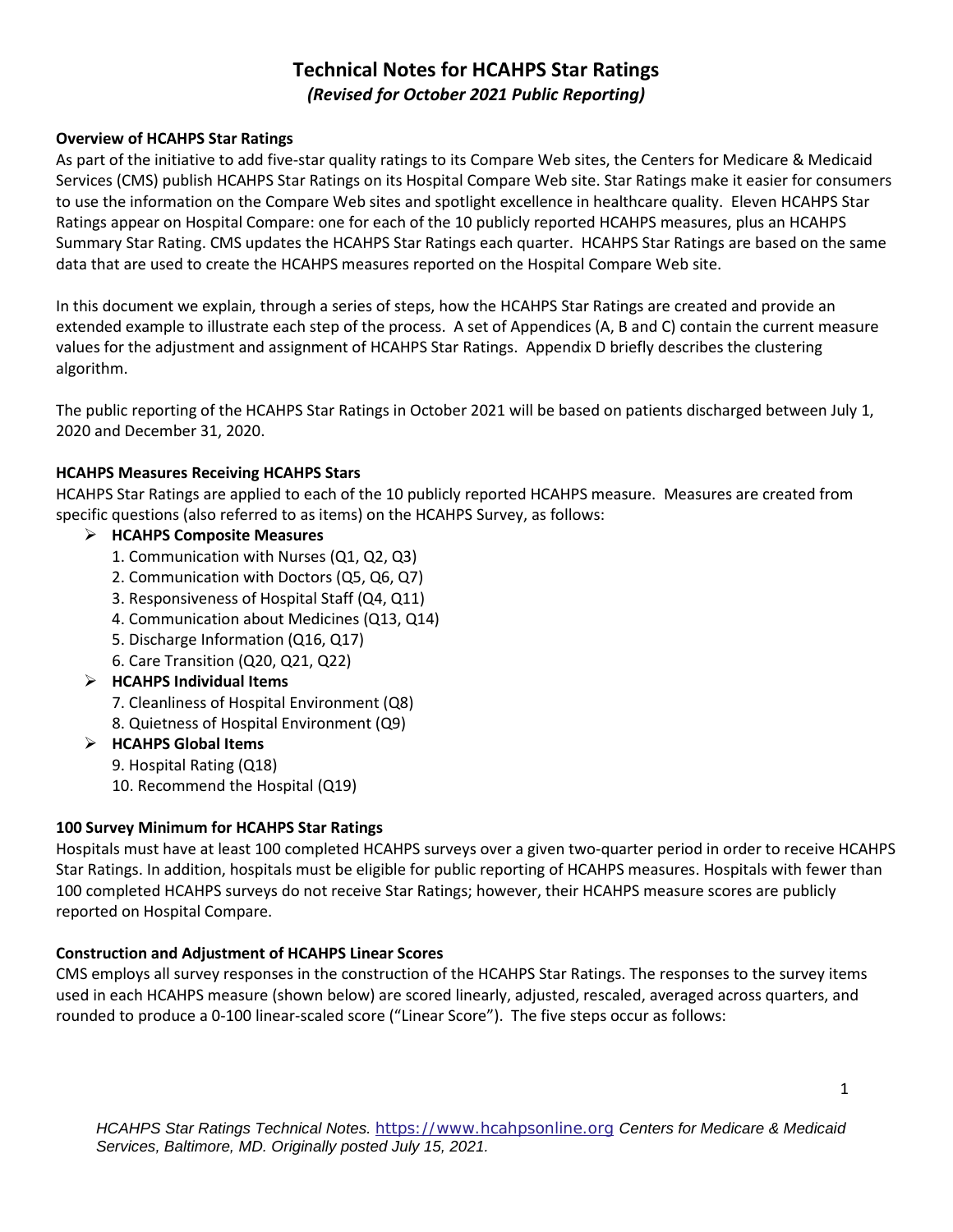#### **One: Linear scoring**

The Linear Score used in HCAHPS Star Ratings is closely related to the "top-box," "middle-box" and "bottom-box" scores publicly reported on the Hospital Compare Web site.

Individual responses to the HCAHPS Survey are scored as follows:

**For items 1-9, 11, and 13-14:**   $\triangleright$  "Never" = 1; "Sometimes" = 2; "Usually" = 3; and "Always" = 4 **For items 16 and 17:**   $\triangleright$  "No" = 0; and "Yes" = 1 **For item 18:**   $\triangleright$  Hospital Rating "0" = 0; Hospital Rating "1" = 1; Hospital Rating "2" = 2 ... Hospital Rating "10" = 10 **For item 19:**   $\triangleright$  "Definitely No" = 1; "Probably No" = 2; "Probably Yes" = 3; and "Definitely Yes" = 4 **For items 20, 21, and 22:**   $\triangleright$  "Strongly Disagree" = 1; "Disagree" = 2; "Agree" = 3; and "Strongly Agree" = 4 The item responses are averaged at the hospital level to form the hospital-level mean for each measure.

# **Two: Adjustment of HCAHPS linear scores**

CMS applies adjustments for the effects of patient mix, survey mode, and quarterly weighting through a series of steps, as follows.

First, CMS applies patient-mix adjustment (PMA) to quarterly HCAHPS scores to account for the tendency of certain patient sub-groups to respond more positively or negatively to the HCAHPS Survey. PMA enables fair comparisons across hospitals by adjusting hospital scores as if all hospitals had an identical mix of patient characteristics. The patientmix adjustment table can be found in Appendix A (Table 1). Appendix A also contains the national means (Table 2) for patient-mix variables. These adjustments are applied to HCAHPS scores on the scale shown above. These values are shown for each answer option on the survey instrument. Additional information about the application of the HCAHPS patient-mix adjustments, including the definition of the PMA factors, can be found in the documents on the HCAHPS On-Line Web site[, www.hcahpsonline.org,](http://www.hcahpsonline.org/) under the *"Mode & Patient-Mix Adj"* button.

Please note: The HCAHPS Patient-Mix Adjustment (PMA) model was updated to add Question 25, patient's self-reported overall mental or emotional health, beginning with July 1, 2018 (Quarter 3, 2018) discharges. The new PMA variable is called Self-Rated Mental Health. In addition, the label for overall health was changed to "Self-Rated Overall Health."

Self-Rated Mental Health follows the same linear parameterization as Self-Rated Overall Health: patient responses are coded as 1 ("Excellent") through 5 ("Poor"). The patient-mix adjustment model will thus include both Self-Rated Overall Health and Self-Rated Mental Health. HCAHPS survey results were adjusted using the new PMA model beginning with July 1, 2018 discharges.

Adjustments and national means contained in Tables 1 and 2, respectively, are needed to estimate PMA. Second, HCAHPS quarterly scores are adjusted for the effect of mode of survey administration (mail, telephone, mixed mode or Interactive Voice Response). CMS derived the survey mode adjustments from a large-scale, randomized mode experiment. The mode adjustments are included in Appendix B. Similar to PMA, these adjustments are applied on the original scale shown on the HCAHPS survey instrument for each measure. For detailed information about the mode experiment and survey mode adjustment, please see [www.hcahpsonline.org.](http://www.hcahpsonline.org/)

If the measure is a multi-item composite, averaging of items within composites takes place at this point.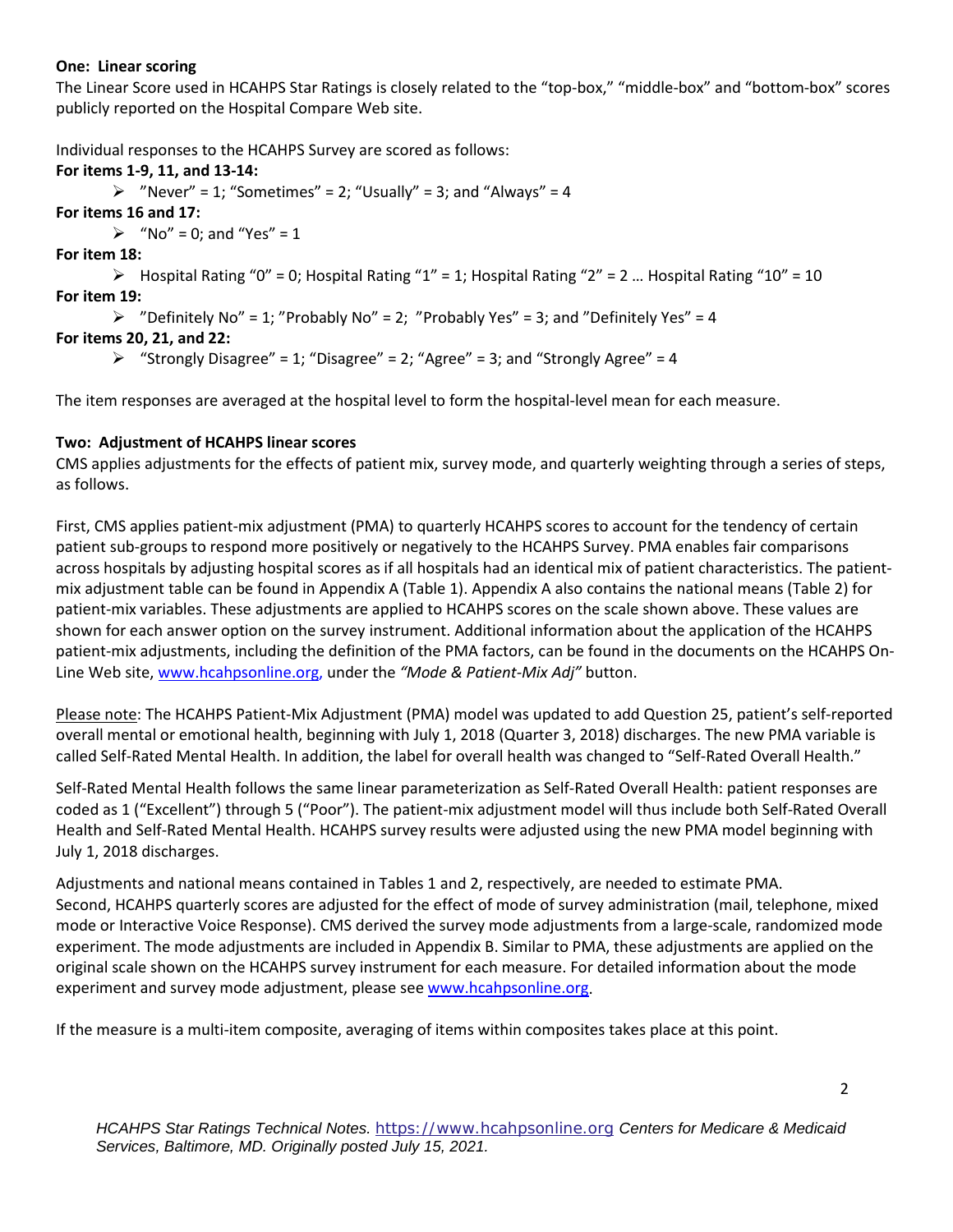#### **Three: Rescaling of HCAHPS linear adjusted scores**

Each adjusted HCAHPS linear measure score on the original scale (shown above) is then transformed into a 0-100 linearscaled score using the following conversion:

The PMA- and mode-adjusted hospital-level measure mean, **M**, minus the lowest possible response to the measure, **R**, divided by the highest possible response to the measure, **K**, minus the lowest response, R. An example follows:

$$
100*\frac{M-R}{K-R}
$$

#### **Four: Weighted Average of Quarters of HCAHPS linear scores**

The four-quarter averages of HCAHPS linear scores are weighted proportionately to the number of eligible patients seen by the hospital in each quarter of the reporting period. Specifically, each quarter's score has a quarterly weight equal to that quarter's eligible discharge size divided by the total eligible discharge size for the four quarters that make up the reporting period.

#### **Five: Rounding of HCAHPS linear scores**

The four-quarter averages of HCAHPS linear scores are rounded to integer values (whole numbers) using standard rounding rules, as follows:

If the unrounded four-quarter average is less than [X.5], then round down to nearest whole integer. If the unrounded four-quarter average is equal to or greater than [X.5], then round up to nearest whole integer.

### **An example of the calculation of an HCAHPS Linear Score**

The following is an example of the construction and adjustment of an HCAHPS linear score.

### **Step 1: Linear scoring**

For a single quarter from Hospital A, 5 patients responded by telephone to HCAHPS Survey Cleanliness item (item 8) as follows: 4, 4, 3, 2, and 4. The mean of these responses is **3.4**.

# **Step 2: Adjustment of HCAHPS linear scores**

This hospital has a total patient-mix adjustment of **-0.038** and a telephone mode adjustment of **-0.018** (as found in the Appendices that follow).

Patient-mix adjustment applied: 3.4 – 0.038 = **3.362** Phone mode adjustment applied: 3.362 – 0.018 = **3.344** (M) Cleanliness has a maximum response of 4  $(K)$  and a minimum response of 1  $(R)$ .

# **Step 3: Rescaling of HCAHPS linear scores**

To put this score into the 0-100 scale:

 $100*(3.344 - 1) / (4 - 1) = 78.13$ 

Thus, **78.13** is the quarterly Linear Mean Score for Cleanliness for Hospital A.

# **Step 4: Weighted Average of Quarters of HCAHPS linear scores**

The four-quarter averages of HCAHPS linear scores are weighted proportionately to the number of eligible patients seen by the hospital in each quarter of the reporting period. For instance; a hospital has the following scores and numbers of eligibles for the four quarters in a reporting period: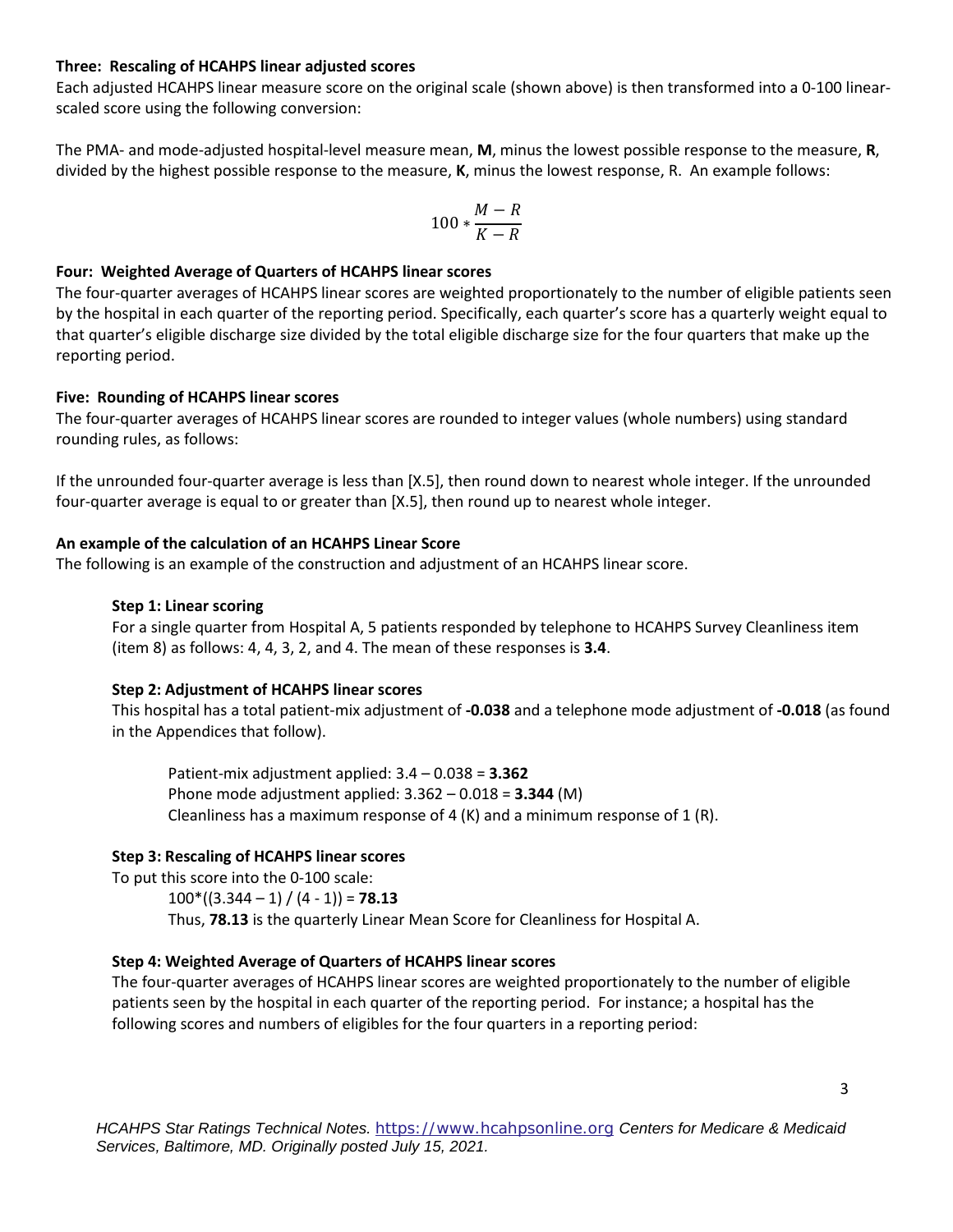Q1: 72.35, 4 eligibles; Q2: 67.26, 7 eligibles; Q3: 75.94, 8 eligibles; Q4: 76.33, 5 eligibles.

 $4 + 7 + 8 + 5 = 24$  total eligibles<br>  $\left(72.35 * \left(\frac{4}{24}\right)\right) + \left(67.26 * \left(\frac{7}{24}\right)\right) + \left(75.94 * \left(\frac{8}{24}\right)\right) + \left(76.33 * \left(\frac{5}{24}\right)\right) = 72.89$  four quarter average

### **Step 5: Rounding of HCAHPS linear scores**

Four-quarter averages of HCAHPS linear scores are rounded to integer values using standard rounding rules, as follows:

72.89: .89 is greater than .5; so the linear score is rounded up to the next integer, 73.

# **Conversion of Linear Scores into HCAHPS Star Ratings for the 10 HCAHPS Measures**

Next, CMS assigns 1, 2, 3, 4, or 5 whole stars (only whole stars are assigned; partial stars are not used) for each HCAHPS measure by applying statistical methods that utilize relative distribution and clustering.

The Star Rating for each of the 10 HCAHPS measures is determined by applying a clustering algorithm to the individual measure scores. Conceptually, the clustering algorithm identifies the 'gaps' in the data and creates five categories (one for each star rating) such that scores of hospitals in the same score category (star rating) are as similar as possible, and scores of hospitals in different categories are as different as possible. This clustering algorithm is the same one employed by CMS to determine Medicare Part C and Part D Star Ratings.

The variance in measure scores is separated into within-cluster and between-cluster sum of squares components. The algorithm develops clusters that minimize the variance of measure scores within the clusters. More specifically, the clustering algorithm minimizes the within-cluster sum of squares for each of the Star Ratings levels. The cut points (boundaries) for star assignments are derived from the range of individual measure Star Ratings per cluster. The star levels associated with each cluster are determined by ordering the means of each cluster. The cut points for the current HCAHPS Star Ratings are shown in Appendix C. Additional information about the clustering method can be found in Appendix D.

# **The HCAHPS Summary Star Rating**

In addition to Star Ratings for the 10 HCAHPS measures, CMS introduced a new metric, the HCAHPS Summary Star Rating, which is the average of all of the Star Ratings of the HCAHPS measures. The HCAHPS Summary Star Rating is constructed from the following components:

- $\triangleright$  The Star Ratings from each of the 6 HCAHPS Composite Measures
	- o Communication with Nurses, Communication with Doctors, Responsiveness of Hospital Staff, Communication about Medicines, Discharge Information, and Care Transition.
- $\triangleright$  A single Star Rating for the HCAHPS Individual Items
	- o The average of the Star Ratings assigned to Cleanliness of Hospital Environment and Quietness of Hospital Environment.
- $\triangleright$  A single Star Rating for the HCAHPS Global Items
	- o The average of the Star Ratings assigned to Hospital Rating and Recommend the Hospital.

The 8 Star Ratings (6 Composite Measure Star Ratings + Star Rating for Individual Items + Star Rating for Global Items) are combined as a simple average to form the HCAHPS Summary Star Rating. In the final step, normal rounding rules are applied to the 8-measure average to arrive at the HCAHPS Summary Star Rating (1, 2, 3, 4, or 5 stars).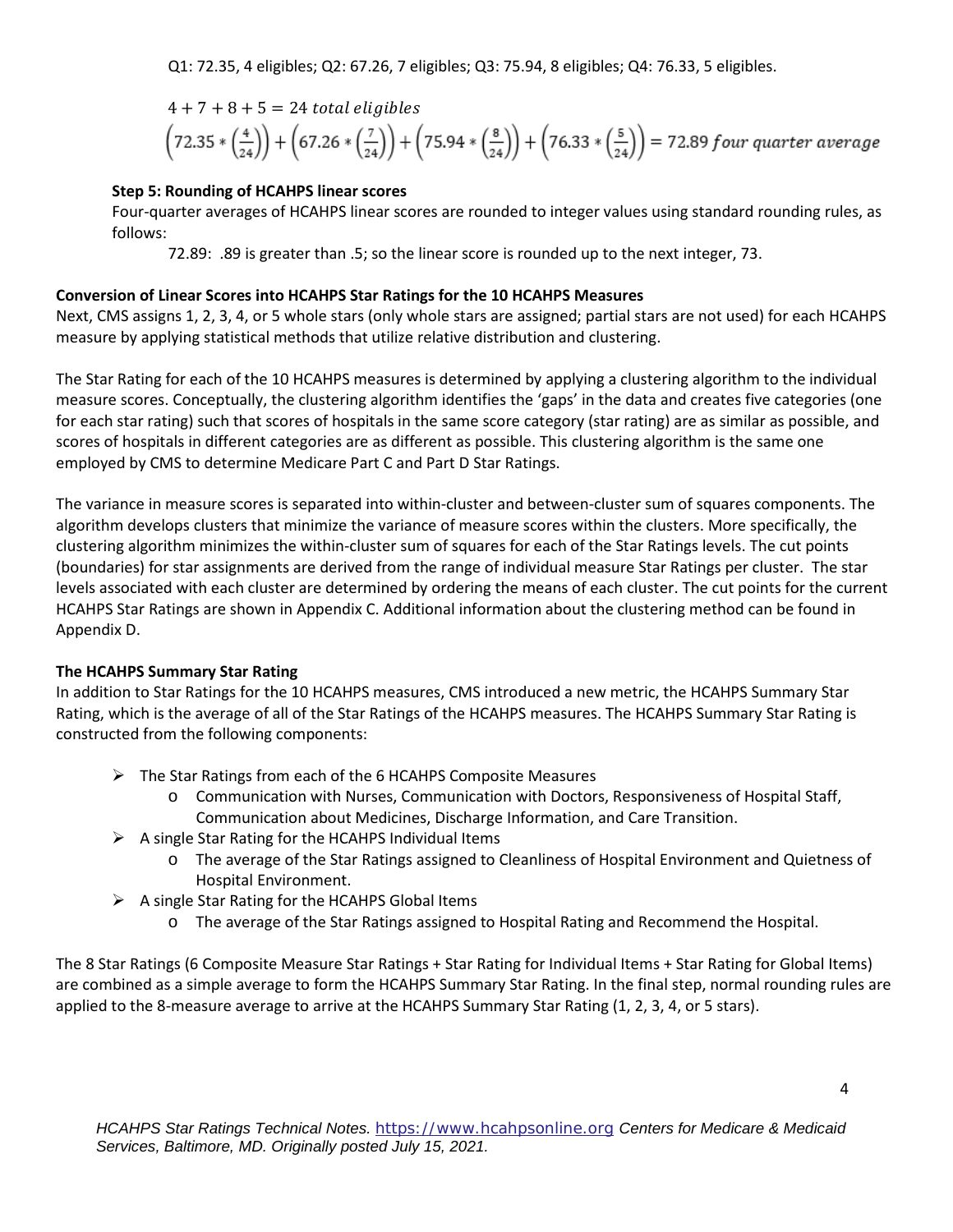# **An example of the calculation of the HCAHPS Summary Star Rating.**

The following is an example of how to calculate the HCAHPS Summary Star Rating. Suppose a hospital has Star Ratings for each of the 10 HCAHPS measures as shown in following table.

|                                            | 10<br><b>HCAHPS</b><br><b>Measure</b><br><b>Star</b><br><b>Ratings</b> | 8 Star<br><b>Ratings</b><br>Used in<br><b>HCAHPS</b><br><b>Summary</b><br><b>Star Rating</b> | 8-Measure<br><b>HCAHPS Summary Star</b><br><b>Rating Average</b><br>(unrounded) | <b>HCAHPS</b><br><b>Summary</b><br><b>Star Rating</b><br>(rounded) |
|--------------------------------------------|------------------------------------------------------------------------|----------------------------------------------------------------------------------------------|---------------------------------------------------------------------------------|--------------------------------------------------------------------|
| <b>HCAHPS Composite Measures</b>           |                                                                        |                                                                                              |                                                                                 |                                                                    |
| <b>Communication with Nurses</b>           | 4                                                                      | 4                                                                                            |                                                                                 |                                                                    |
| <b>Communication with Doctors</b>          | $\overline{3}$                                                         | 3                                                                                            |                                                                                 |                                                                    |
| Responsiveness of Hospital Staff           | 4                                                                      | 4                                                                                            |                                                                                 |                                                                    |
| <b>Communication about Medicines</b>       | 4                                                                      | 4                                                                                            |                                                                                 | 4                                                                  |
| Discharge Information                      | 4                                                                      | 4                                                                                            |                                                                                 |                                                                    |
| Care Transition                            | 3                                                                      | 3                                                                                            | $(4+3+4+4+4+3+5+3.5)/8$<br>$= 3.813$                                            |                                                                    |
| <b>HCAHPS Individual Items</b>             |                                                                        |                                                                                              |                                                                                 |                                                                    |
| <b>Cleanliness of Hospital Environment</b> | 5                                                                      | $(5+5)/2$                                                                                    |                                                                                 |                                                                    |
| Quietness of Hospital Environment          | 5                                                                      | $= 5$                                                                                        |                                                                                 |                                                                    |
| <b>HCAHPS Global Items</b>                 |                                                                        |                                                                                              |                                                                                 |                                                                    |
| <b>Hospital Rating</b>                     | 4                                                                      | $(4+3)/2$                                                                                    |                                                                                 |                                                                    |
| <b>Recommend the Hospital</b>              | 3                                                                      | $= 3.5$                                                                                      |                                                                                 |                                                                    |

**Step 1:** Calculate a Star Rating for HCAHPS Individual Items by averaging the Star Ratings for Cleanliness of Hospital Environment and Quietness of Hospital Environment.

In this example, the Star Rating for HCAHPS Individual Items = (5+5)/2 = 5.

**Step 2:** Calculate a Star Rating for HCAHPS Global Items by averaging the Star Ratings for Hospital Rating and Recommend the Hospital.

In this example, the Star Rating for HCAHPS Global Items = (4+3)/2 = 3.5. *Note: Do not round this average.*

**Step 3:** Calculate the HCAHPS Summary Star Rating as the average of the 6 composite measure Star Ratings, the Star Rating for HCAHPS Individual Items, and the Star Rating for HCAHPS Global Items. In this example, the HCAHPS Summary Star Rating =  $(4+3+4+4+4+3+5+3.5)/8=3.813$ .

**Step 4:** Lastly, round the 8-Measure HCAHPS Summary Star Rating Average using the rounding table below. In this example, the hospital's HCAHPS Summary Star Rating rounds to 4 stars.

CMS uses standard rounding rules for the assignment of HCAHPS Summary Stars, as follows:

| <b>8-Measure HCAHPS Summary Star Rating</b><br>Average | <b>HCAHPS Summary Star Rating Assignment</b> |  |  |  |
|--------------------------------------------------------|----------------------------------------------|--|--|--|
| $≥1.00$ and <1.50                                      | 1 Star                                       |  |  |  |
| ≥1.50 and $<$ 2.50                                     | 2 Stars                                      |  |  |  |
| ≥2.50 and $<3.50$                                      | 3 Stars                                      |  |  |  |
| ≥3.50 and $<4.50$                                      | 4 Stars                                      |  |  |  |
| ≥4.50 and $≤5.00$                                      | 5 Stars                                      |  |  |  |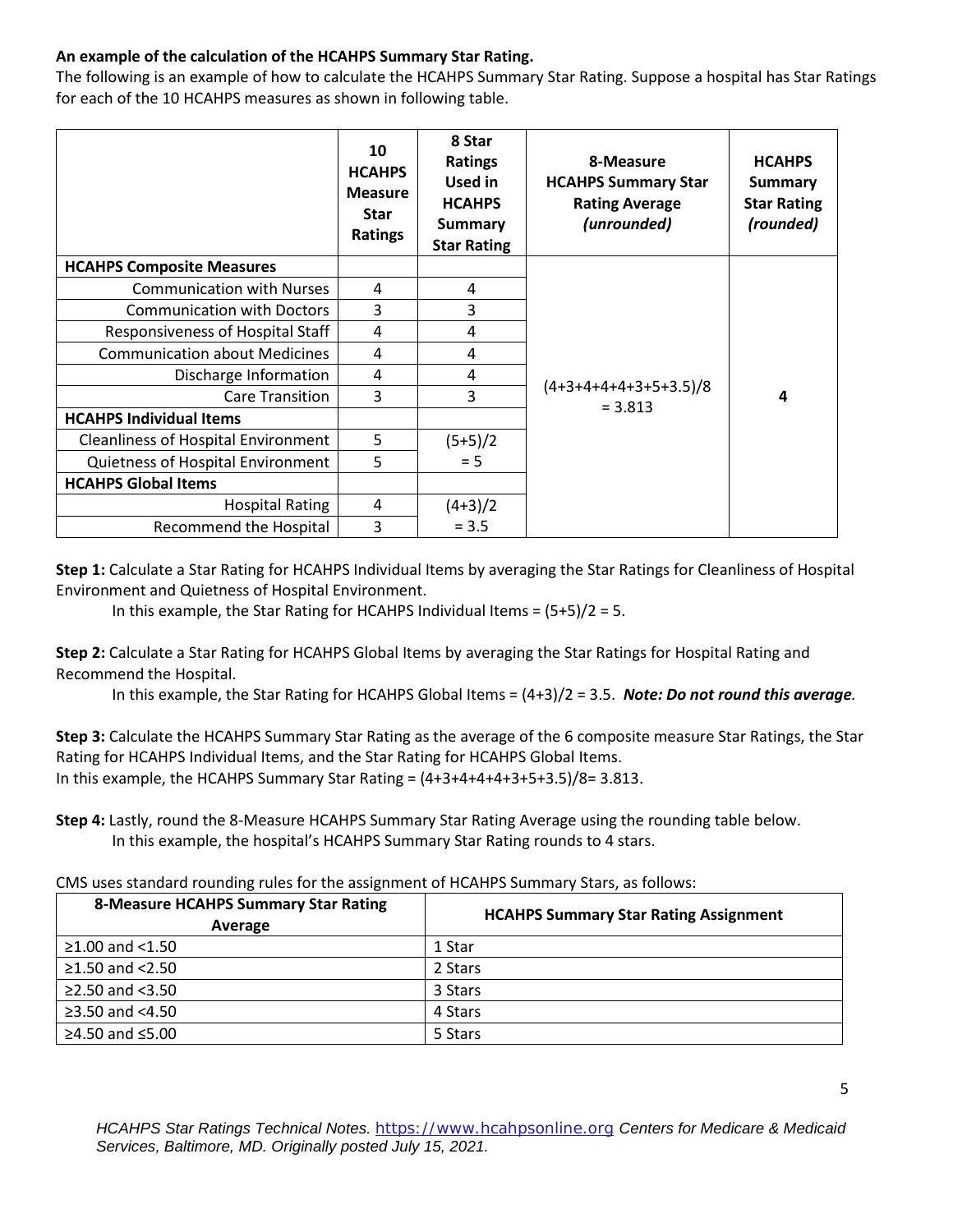**Appendix A, Table 1: HCAHPS Patient-Mix Adjustments of Linear Scores for Patients Discharged Between Quarter 3, 2020 and Quarter 4, 2020 (July 1, 2020 to December 31, 2020)** 

|                                                                                           | Comm. with Nurses | Comm. with Doctors | Responsiveness of Hosp.<br>Staff | Comm. About Medicines | Cleanliness of Hosp. Env. | Quietness of Hosp. Env. | Discharge Information | Care Transition | Hospital Rating | Recommend the Hospital |
|-------------------------------------------------------------------------------------------|-------------------|--------------------|----------------------------------|-----------------------|---------------------------|-------------------------|-----------------------|-----------------|-----------------|------------------------|
| Education (per level;<br>1=8th grade or less and<br>6=More than 4-year college<br>degree) | 0.0172            | 0.0213             | 0.0314                           | 0.0585                | 0.0187                    | 0.0491                  | 0.0054                | 0.0112          | 0.1160          | 0.0192                 |
| Self-Rated Health (per level;<br>1=Excellent and 5=Poor)                                  | 0.0481            | 0.0452             | 0.0691                           | 0.0692                | 0.0479                    | 0.0472                  | 0.0064                | 0.0463          | 0.2054          | 0.0653                 |
| Self-Rated Mental Health (per<br>level; 1=Excellent and 5=Poor)                           | 0.0588            | 0.0615             | 0.0636                           | 0.0811                | 0.0385                    | 0.0535                  | 0.0157                | 0.0929          | 0.1734          | 0.0558                 |
| <b>Response Percentile</b><br>(per 1% of response<br>percentile)                          | 0.0025            | 0.0024             | 0.0032                           | 0.0036                | 0.0002                    | 0.0001                  | 0.0004                | 0.0023          | 0.0060          | 0.0022                 |
| <b>LANGUAGE SPOKEN AT HOME</b>                                                            |                   |                    |                                  |                       |                           |                         |                       |                 |                 |                        |
| Spanish                                                                                   | $-0.0082$         | $-0.0541$          | $-0.0255$                        | $-0.0545$             | 0.0039                    | $-0.0772$               | $-0.0197$             | $-0.0604$       | $-0.4607$       | $-0.1531$              |
| Chinese                                                                                   | 0.0413            | $-0.0080$          | 0.0561                           | $-0.0394$             | $-0.0091$                 | $-0.0534$               | $-0.0377$             | 0.0096          | $-0.0876$       | $-0.0414$              |
| R/V/P/O                                                                                   | 0.0224            | $-0.0042$          | 0.0288                           | $-0.0538$             | 0.0073                    | $-0.0974$               | $-0.0040$             | 0.0125          | $-0.0625$       | $-0.0337$              |
| English (REFERENCE)                                                                       | 0.0000            | 0.0000             | 0.0000                           | 0.0000                | 0.0000                    | 0.0000                  | 0.0000                | 0.0000          | 0.0000          | 0.0000                 |
| <b>AGE</b>                                                                                |                   |                    |                                  |                       |                           |                         |                       |                 |                 |                        |
| Age 18-24                                                                                 | 0.0171            | 0.0136             | 0.1038                           | $-0.2208$             | 0.0137                    | 0.0071                  | $-0.0409$             | $-0.0783$       | 0.5826          | 0.2001                 |
| Age 25-34                                                                                 | $-0.0165$         | $-0.0128$          | 0.0142                           | $-0.2579$             | 0.0187                    | $-0.0320$               | $-0.0486$             | $-0.1304$       | 0.4293          | 0.1277                 |
| Age 35-44                                                                                 | $-0.0246$         | $-0.0263$          | 0.0040                           | $-0.2407$             | 0.0609                    | $-0.0124$               | $-0.0510$             | $-0.1152$       | 0.3359          | 0.0939                 |
| Age 45-54                                                                                 | $-0.0581$         | $-0.0610$          | $-0.0332$                        | $-0.2549$             | 0.0724                    | $-0.0136$               | $-0.0563$             | $-0.1192$       | 0.1532          | 0.0313                 |
| Age 55-64                                                                                 | $-0.0652$         | $-0.0712$          | $-0.0425$                        | $-0.2199$             | 0.0881                    | $-0.0047$               | $-0.0549$             | $-0.1064$       | 0.0483          | 0.0066                 |
| Age 65-74                                                                                 | $-0.0743$         | $-0.0759$          | $-0.0561$                        | $-0.1815$             | 0.0622                    | $-0.0108$               | $-0.0502$             | $-0.0951$       | $-0.0571$       | $-0.0137$              |
| Age 75-84                                                                                 | $-0.0481$         | $-0.0468$          | $-0.0337$                        | $-0.0954$             | 0.0475                    | $-0.0085$               | $-0.0223$             | $-0.0476$       | $-0.0573$       | $-0.0137$              |
| Age 85+ (REFERENCE)                                                                       | 0.0000            | 0.0000             | 0.0000                           | 0.0000                | 0.0000                    | 0.0000                  | 0.0000                | 0.0000          | 0.0000          | 0.0000                 |
| <b>SERVICE LINE</b>                                                                       |                   |                    |                                  |                       |                           |                         |                       |                 |                 |                        |
| Male Medical                                                                              | $-0.0108$         | 0.0112             | $-0.0251$                        | $-0.1005$             | $-0.1342$                 | 0.0041                  | $-0.0239$             | $-0.0168$       | $-0.0500$       | $-0.0318$              |
| <b>Male Surgical</b>                                                                      | $-0.0154$         | $-0.1021$          | $-0.0754$                        | $-0.1464$             | $-0.2228$                 | 0.0151                  | $-0.0620$             | $-0.0765$       | $-0.2290$       | $-0.0985$              |
| Female Medical (REFERENCE)                                                                | 0.0000            | 0.0000             | 0.0000                           | 0.0000                | 0.0000                    | 0.0000                  | 0.0000                | 0.0000          | 0.0000          | 0.0000                 |
| <b>Female Surgical</b>                                                                    | $-0.0010$         | $-0.1135$          | $-0.0555$                        | $-0.0256$             | $-0.0978$                 | $-0.0210$               | $-0.0505$             | $-0.0601$       | $-0.1903$       | $-0.0713$              |
| <b>Female Maternity</b>                                                                   | $-0.0995$         | $-0.1710$          | $-0.2676$                        | $-0.2582$             | $-0.0753$                 | $-0.2163$               | $-0.0633$             | $-0.1021$       | $-0.5645$       | $-0.2180$              |
| <b>INTERACTIONS</b>                                                                       | $-0.0030$         | 0.0046             | $-0.0032$                        | $-0.0027$             | 0.0034                    | $-0.0002$               | $-0.0009$             | 0.0019          | 0.0060          | 0.0033                 |
| Surgical Line * Age <sup>1</sup>                                                          | 0.0066            |                    | 0.0014                           | 0.0150                | $-0.0037$                 | 0.0038                  | 0.0112                | 0.0030          | 0.0745          | 0.0258                 |
| Maternity Line * Age <sup>1</sup>                                                         |                   | 0.0123             |                                  |                       |                           |                         |                       |                 |                 |                        |

<sup>1</sup> Age takes on the values of 1 to 8 as follows: (1: 18 to 24); (2: 25 to 34); (3: 35 to 44); (4: 45 to 54); (5: 55 to 64); (6: 65 to 74); (7: 75 to 84); and (8: 85+).

*HCAHPS Star Ratings Technical Notes.* [https://www.hcahpsonline.org](http://www.hcahpsonline.org/) *Centers for Medicare & Medicaid Services, Baltimore, MD. Originally posted July 15, 2021.*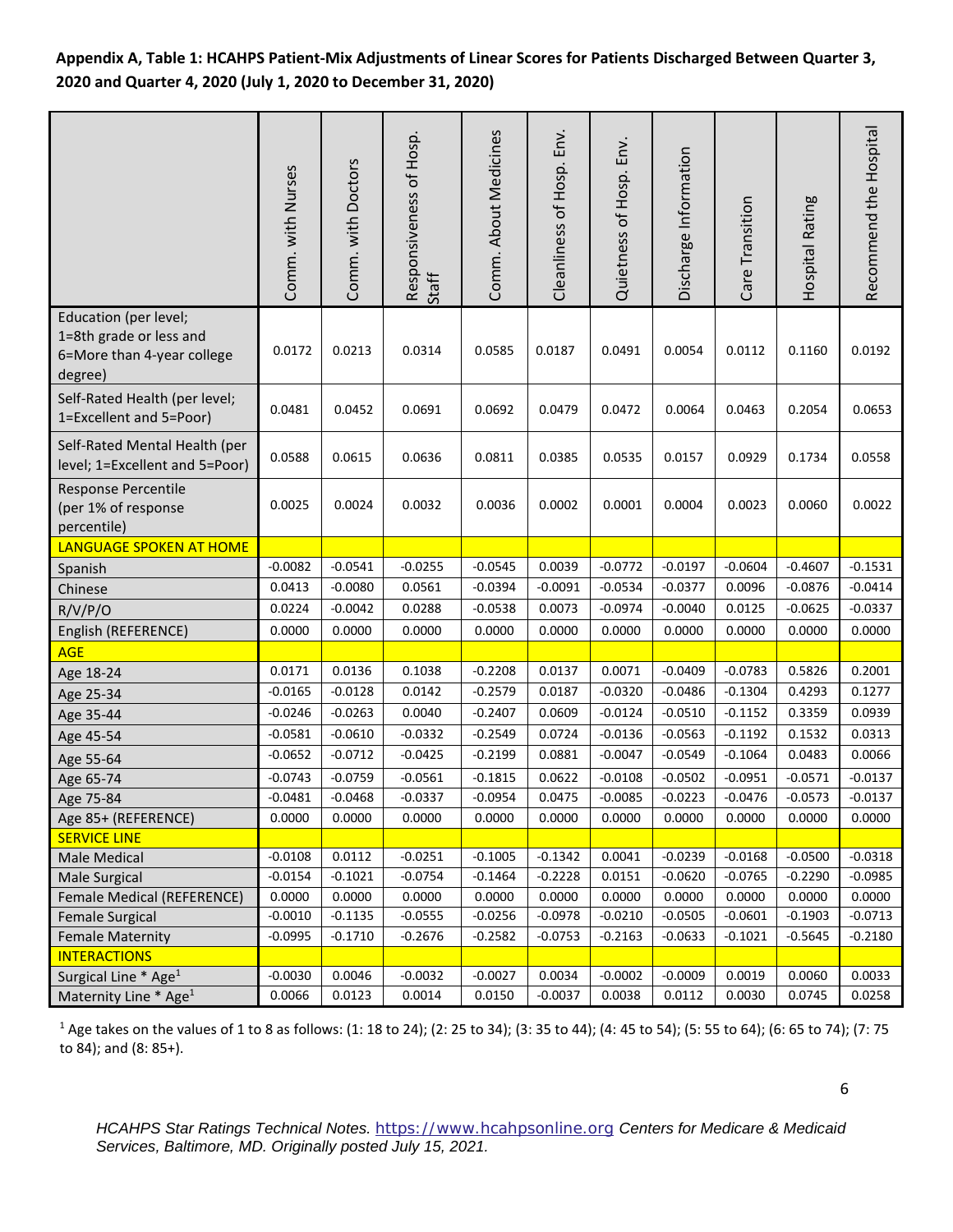**Appendix A, Table 2: National Means of PMA Variables for Patients Discharged Between Quarter 3, 2020 and Quarter 4, 2020 (July 1, 2020 to December 31, 2020)** 

|                                                                                        | <b>National Mean</b> |
|----------------------------------------------------------------------------------------|----------------------|
| Education (per level;<br>1=8th grade or less and 6=More<br>than 4-year college degree) | 3.687                |
| Self-Rated Health (per level;<br>1=Excellent and 5=Poor)                               | 2.887                |
| Self-Rated Mental Health (per<br>level; 1=Excellent and 5=Poor)                        | 2.316                |
| Response Percentile                                                                    | 13.9%                |
| LANGUAGE SPOKEN AT HOME                                                                |                      |
| Spanish                                                                                | 4.4%                 |
| Chinese                                                                                | 0.2%                 |
| R/V/P/O                                                                                | 1.4%                 |
| English (REFERENCE)                                                                    | 94.0%                |
| <b>AGE</b>                                                                             |                      |
| Age 18-24                                                                              | 1.9%                 |
| Age 25-34                                                                              | 6.9%                 |
| Age 35-44                                                                              | 4.9%                 |
| Age 45-54                                                                              | 7.0%                 |
| Age 55-64                                                                              | 17.1%                |
| Age 65-74                                                                              | 27.8%                |
| Age 75-84                                                                              | 23.7%                |
| Age 85+ (REFERENCE)                                                                    | 10.7%                |
| <b>SERVICE LINE</b>                                                                    |                      |
| <b>Male Medical</b>                                                                    | 30.5%                |
| Male Surgical                                                                          | 12.6%                |
| Female Medical (REFERENCE)                                                             | 34.8%                |
| <b>Female Surgical</b>                                                                 | 13.8%                |
| <b>Female Maternity</b>                                                                | 8.4%                 |
| <b>INTERACTIONS</b>                                                                    |                      |
| Surgical Line * Age <sup>1</sup>                                                       | 1.496                |
| Maternity Line * Age <sup>1</sup>                                                      | 0.173                |

<sup>1</sup> Age takes on the values of 1 to 8 as follows: (1: 18 to 24); (2: 25 to 34); (3: 35 to 44); (4: 45 to 54); (5: 55 to 64); (6: 65 to 74); (7: 75 to 84); and (8: 85+).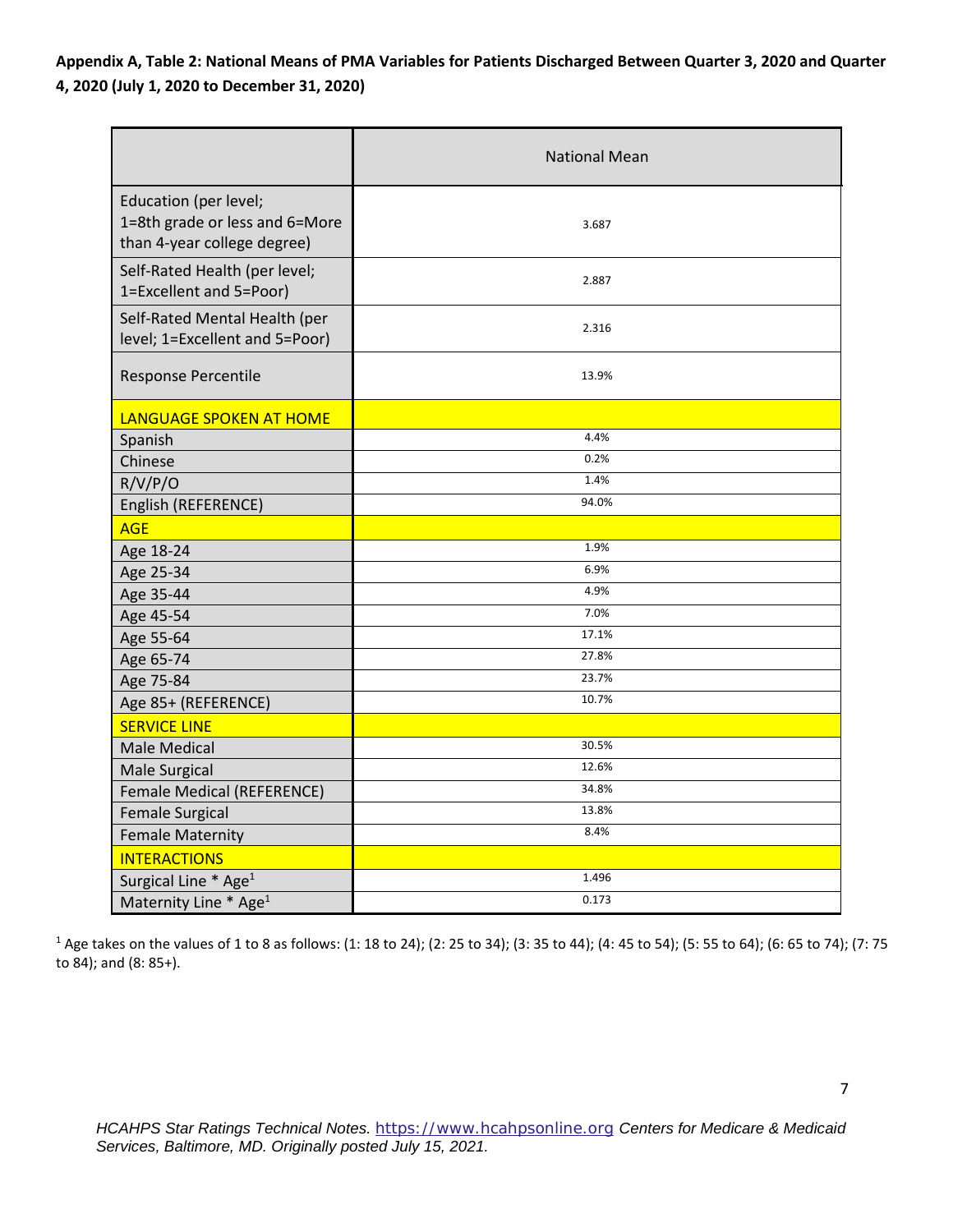**Appendix B: Survey Mode Adjustments of HCAHPS Linear Scores to Adjust to a Reference of Mail Mode (for HCAHPS score adjustments beginning with April 2017 discharges)** 

|                                            | <b>Phone Only</b> | <b>Mixed</b> | <b>Active IVR</b> |
|--------------------------------------------|-------------------|--------------|-------------------|
| <b>HCAHPS Composite Measures</b>           |                   |              |                   |
| <b>Communication with Nurses</b>           | $-0.043$          | $-0.049$     | 0.013             |
| <b>Communication with Doctors</b>          | $-0.020$          | $-0.008$     | 0.036             |
| Responsiveness of Hospital Staff           | $-0.010$          | $-0.055$     | 0.042             |
| <b>Communication about Medicines</b>       | $-0.011$          | $-0.004$     | 0.023             |
| Discharge Information                      | $-0.017$          | $-0.012$     | $-0.016$          |
| <b>Care Transition</b>                     | $-0.024$          | $-0.028$     | 0.009             |
| <b>HCAHPS Individual Items</b>             |                   |              |                   |
| <b>Cleanliness of Hospital Environment</b> | $-0.018$          | $-0.046$     | 0.019             |
| Quietness of Hospital Environment          | $-0.105$          | $-0.080$     | $-0.056$          |
| <b>HCAHPS Global Items</b>                 |                   |              |                   |
| <b>Hospital Rating</b>                     | $-0.166$          | $-0.142$     | 0.079             |
| <b>Recommend the Hospital</b>              | $-0.043$          | $-0.035$     | 0.030             |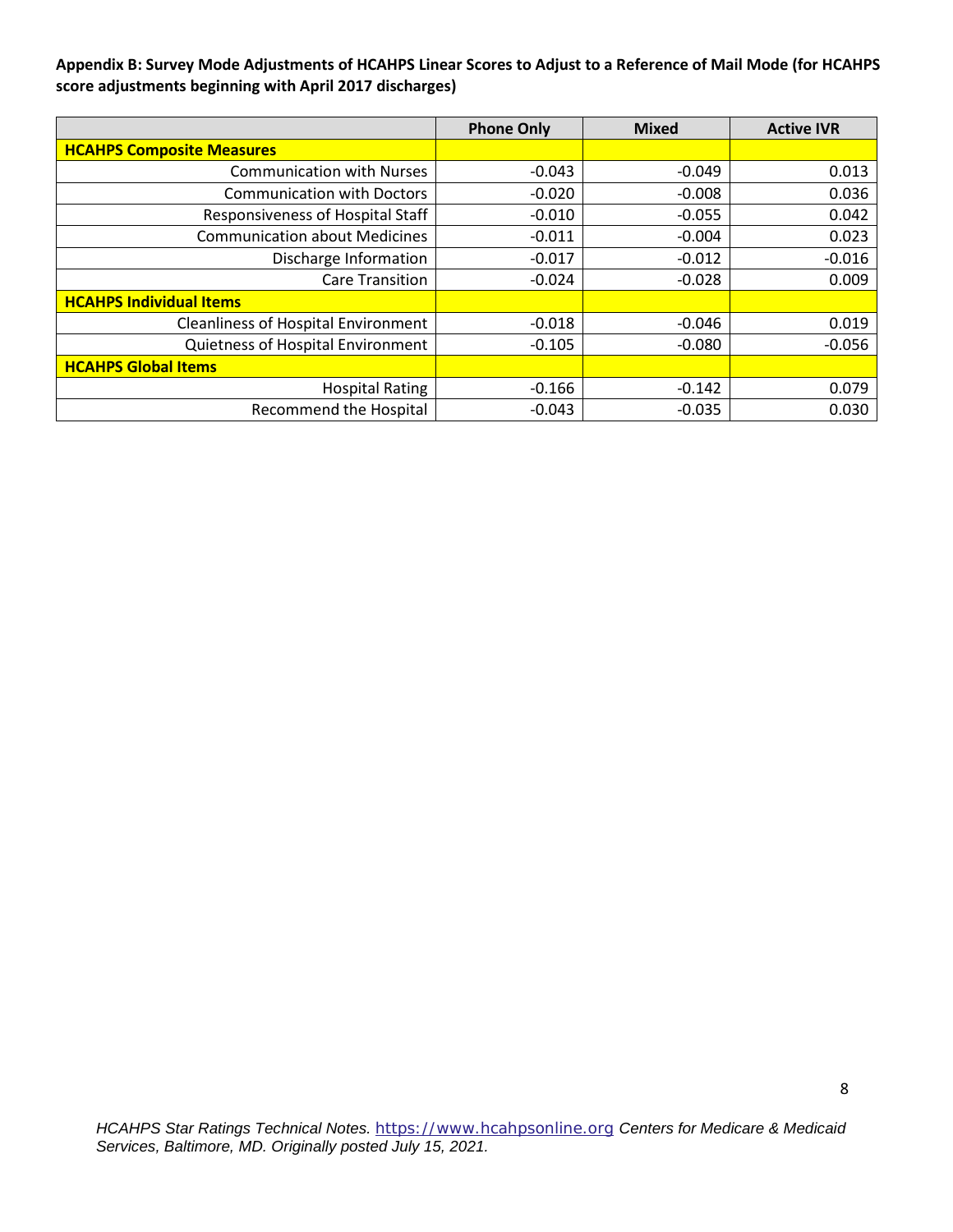**Appendix C: HCAHPS Star Rating Cut Points for Patients Discharged Between Quarter 3, 2020 and Quarter 4, 2020 (July 1, 2020 to December 31, 2020)** 

|                                            | 1 Star | 2 Stars          | 3 Stars                | 4 Stars          | 5 Stars   |
|--------------------------------------------|--------|------------------|------------------------|------------------|-----------|
| <b>HCAHPS Composite Measures</b>           |        |                  |                        |                  |           |
| <b>Communication with Nurses</b>           | < 85   | ≥85 to <89       | $≥89$ to <92           | $≥92$ to <95     | $\geq$ 95 |
| <b>Communication with Doctors</b>          | <86    | $≥86$ to <90     | $≥90$ to <92           | $≥92$ to $<95$   | $\geq$ 95 |
| Responsiveness of Hospital Staff           | < 76   | ≥76 to <81       | $\geq 81$ to <86       | $\geq$ 86 to <89 | $\geq 89$ |
| <b>Communication about Medicines</b>       | 271    | $\geq$ 71 to <75 | $\geq$ 75 to <80       | $≥80$ to $<85$   | $\geq 85$ |
| Discharge Information                      | < 81   | $\geq$ 81 to <85 | ≥85 to <89             | $\geq$ 89 to <93 | $\geq$ 93 |
| <b>Care Transition</b>                     | <77    | ≥77 to <81       | $\geq 81$ to <84       | $\geq$ 84 to <88 | ≥88       |
| <b>HCAHPS Individual Items</b>             |        |                  |                        |                  |           |
| <b>Cleanliness of Hospital Environment</b> | < 78   | $≥78$ to $≤82$   | ≥82 to <87             | $≥87$ to <90     | $\geq 90$ |
| Quietness of Hospital Environment          | <77    | ≥77 to <81       | $\geq 81$ to $\leq 86$ | $≥86$ to <90     | $\geq 90$ |
| <b>HCAHPS Global Items</b>                 |        |                  |                        |                  |           |
| <b>Hospital Rating</b>                     | < 82   | $≥82$ to $≤86$   | ≥86 to <89             | $\geq$ 89 to <93 | $\geq$ 93 |
| <b>Recommend the Hospital</b>              | <77    | $≥77$ to $≤83$   | $≥83$ to $<87$         | $≥87$ to <92     | $\geq$ 92 |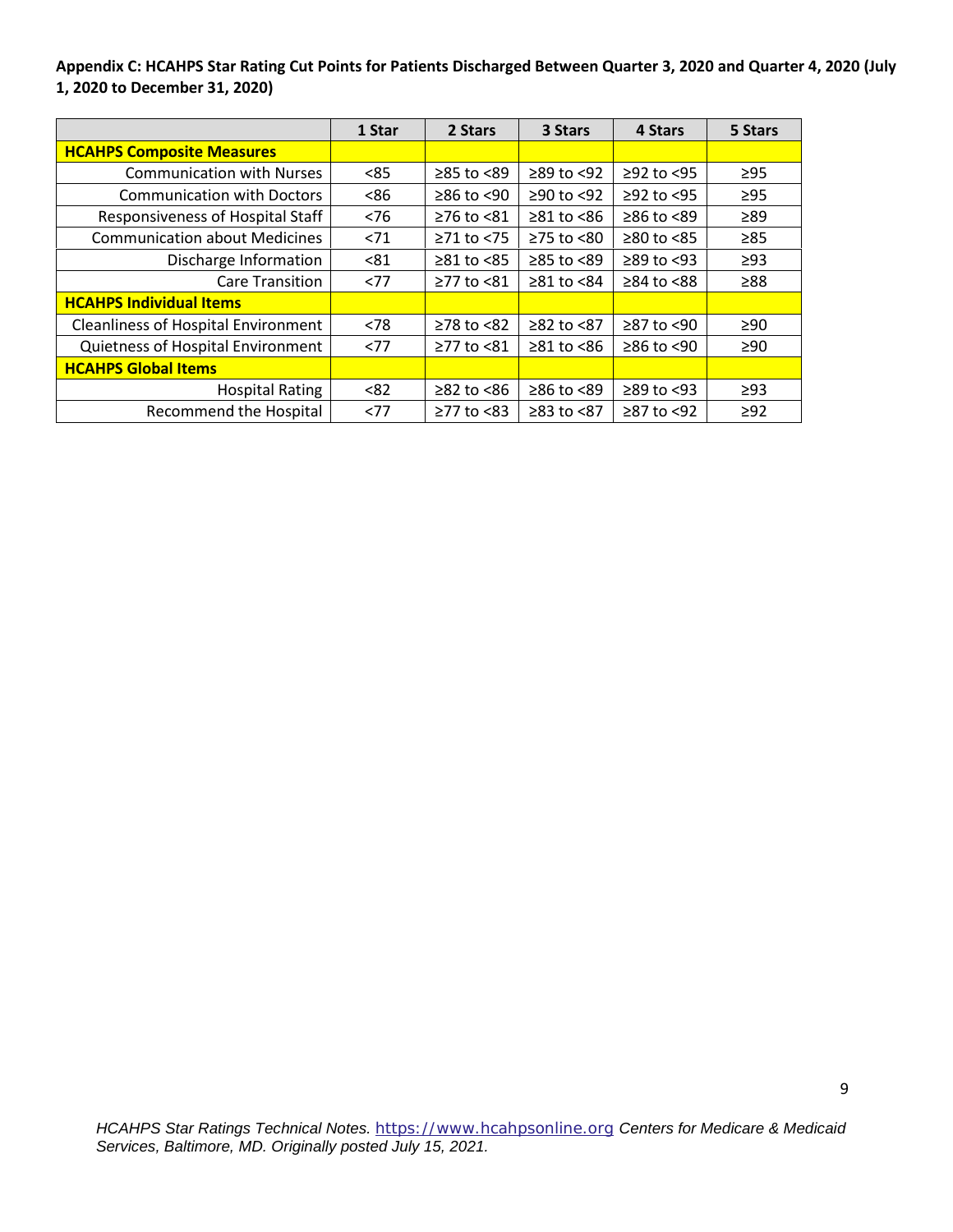### **Appendix D: Individual Measure Star Assignment Process**

Below are detailed steps of the clustering method to develop individual measure stars. For each measure, the clustering method does the following:

- 1. Produces the individual measure distance matrix.
- 2. Groups the measure scores into an initial set of clusters.
- 3. Selects the final set of clusters.

# **1. Produce the individual measure distance matrix.**

For each pair of hospital j and k (j>=k) among the n hospitals with measure score data, compute the Euclidian distance of their measure scores (e.g., the absolute value of the difference between the two measure scores). Enter this distance in row j and column k of a distance matrix with n rows and n columns. This matrix can be produced using the DISTANCE procedure in SAS as follows:

proc distance data=inclusterdat out=distancedat method=Euclid;

```
var interval(measure_score);
    id CCN;
run;
```
In the above code, the input data set, *inclusterdat,* is the list of hospitals with scores for a particular measure. Each record has a unique identifier, CCN. The option *method=Euclid* specifies that distances between hospital measure scores should be based on Euclidean distance. The input data contain a variable called *measure\_score.* In the *var* call, the parentheses around *measure\_score* indicate that *measure\_score* is considered to be an interval or numeric variable. The distances computed by this code are stored to an output data set called *distancedat.*

# **2. Create a tree of cluster assignments.**

The distance matrix calculated in Step 1 is the input to the clustering procedure. The stored distance algorithm is implemented to compute cluster assignments. The following process is implemented by using the CLUSTER procedure in SAS:

- a. The input measure score distances are squared.
- b. The clusters are initialized by assigning each hospital to its own cluster.
- c. In order to determine which pair of clusters to merge, Ward's minimum variance method is used to separate the variance of the measure scores into within-cluster and between-cluster sum of squares components.
- d. From the existing clusters, two clusters will be selected for merging to minimize the within-cluster sum of squares over all possible sets of clusters that might result from a merge.
- e. Steps b and c are repeated to reduce the number of clusters by one until a single cluster containing all hospitals results.

The result is a data set that contains a tree-like structure of cluster assignments, from which any number of clusters between 1 and the number of hospital measure scores could be computed. The SAS code for implementing these steps is:

proc cluster data=distancedat method=ward outtree=treedat noprint;

id CCN;

run;